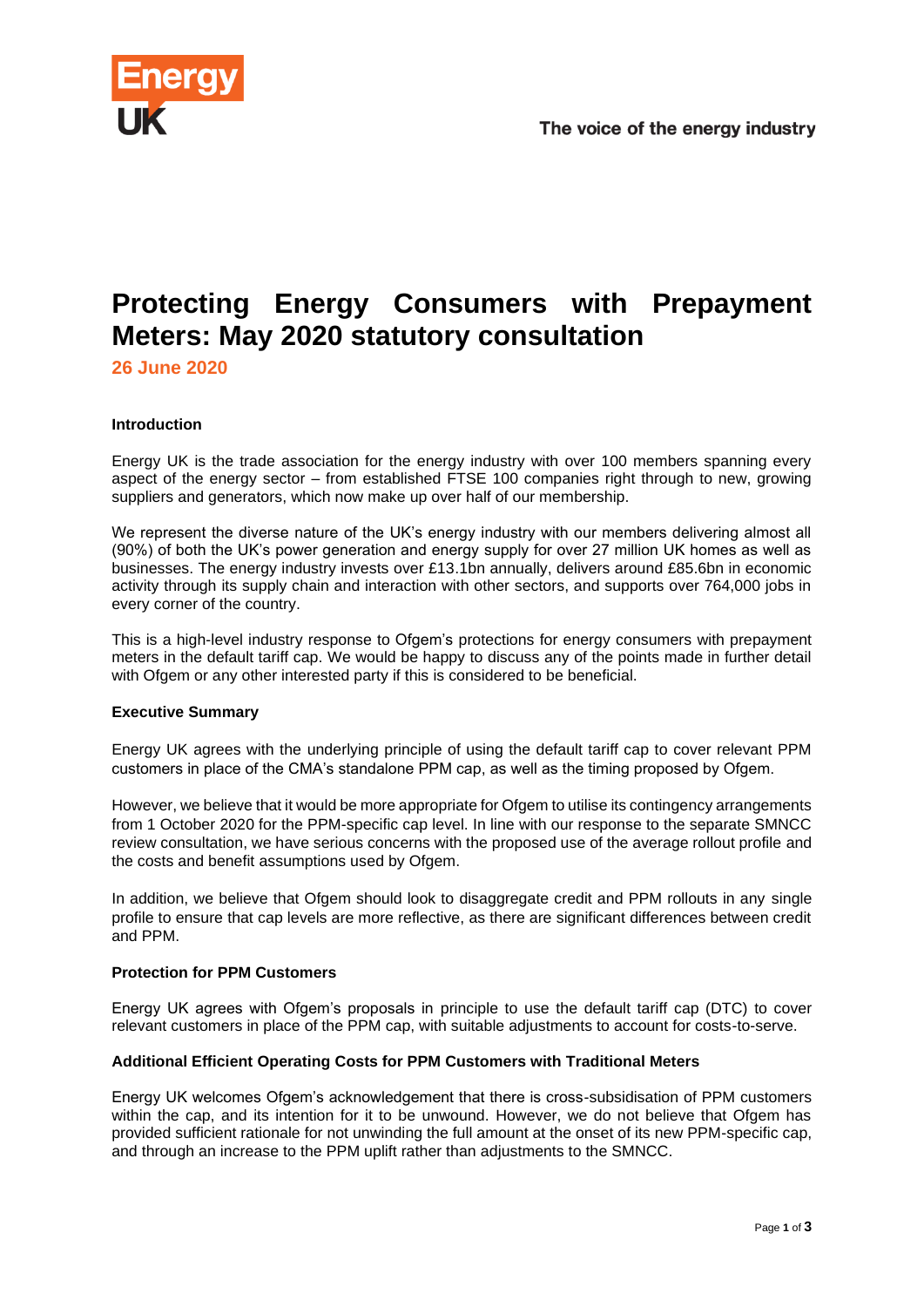#### **Impact of the Smart Meter Rollout**

Individual suppliers will be best placed to provide detailed comments on the cost assumptions Ofgem has made, and their suitability and impact on the ability to efficiently fund the smart meter rollout for PPM customers. However, at a high-level, we do not believe that Ofgem has fully accounted for the costs associated with rolling out smart meters to PPM customers. This may be a result of its data, and we note that Ofgem's February 2020 SMNCC RFI only addressed credit customers. Ofgem should ensure that it does not rush to impose a new PPM-specific non-pass-through SMNCC if there is insufficient data to be confident of its robustness.

Ofgem has assumed that it believes suppliers are no longer installing traditional prepayment meters, and that there will be a decrease in costs via a reduced volume of customer communications. We do not believe either of these assumptions to be accurate and would welcome clarification as to the data Ofgem has based them on. Ofgem has also not accounted for the impacts that enrolment and adoption of SMETS 1 meters will have on suppliers' costs and has overstated the benefits of the rollout in some instances. Individual suppliers will be best placed to provide detailed responses to Ofgem outlining these concerns.

## **Setting a Single Rollout Profile**

In addition to the concerns raised in Energy UK's response to the SMNCC consultation regarding Ofgem's use of an average rollout profile and impact of BEIS' 18 June decision on the future smart meter rollout framework, <sup>1</sup> we have a further concern with its use in the PPM-specific cap level. We do not believe that it would necessarily be reasonable to assume the same rollout profile for credit and PPM given there are significant differences and Ofgem has not sufficiently shown that this assumption is robust. In disaggregating the credit and PPM rollouts, Ofgem should also consider the impact that specialist PPM-only suppliers would have on the average, and to take account of any disproportionate effect that is imposed on the overall average to ensure that the profile is reflective of the market as a whole.

### **Future Reviews of the SMNCC**

Energy UK has responded to Ofgem's proposals for annual reviews of the SMNCC in its response to the SMNCC May 2020 consultation, which also reflects our position for this response. Energy UK agrees that a future review of SMNCC will be necessary in order to properly account for the exceptional impacts of COVID-19 and to ensure that the future policy framework of the smart meter rollout is sufficiently reflected within the methodology following any BEIS decisions. Exceptional impacts of COVID-19 on other areas of the cap (such bad debt) must also be reviewed.

However, while we support a one-off review to ensure the cap addresses the exceptional and unforeseeable circumstances of the Covid-19 pandemic, we continue to oppose the introduction of a general claw-back mechanism into the SMNCC as highlighted in our previous consultation responses. We are, therefore, concerned that the proposal to hold ongoing annual reviews will fundamentally change the nature of the default tariff cap from a prospective cap, to a wholly reactive cap. In that scenario, there will be a severe risk of undermining suppliers' ability to effectively forecast and reducing reliability and certainty when budgeting. Suppliers will only have some certainty for two cap periods at a time, and even that certainty will be at risk of retrospective changes at the next review. This would introduce intolerable uncertainty whereby allowances would change retrospectively, but operational decisions cannot be rolled back. Uncertainty is also created by Ofgem identifying more smart meter rollout costs within the Opex than previously signalled, but with no compensating Opex uplift.

We also note Ofgem's intention to rely on suppliers' ASR data to inform the yearly reviews. We do not believe ASR data is currently best formatted to achieve this aim and Ofgem should transparently outline and seek feedback, via consultation, on its proposed evidence base should it seek to proceed with the proposals.

<sup>1</sup> <https://www.energy-uk.org.uk/publication.html?task=file.download&id=7573>